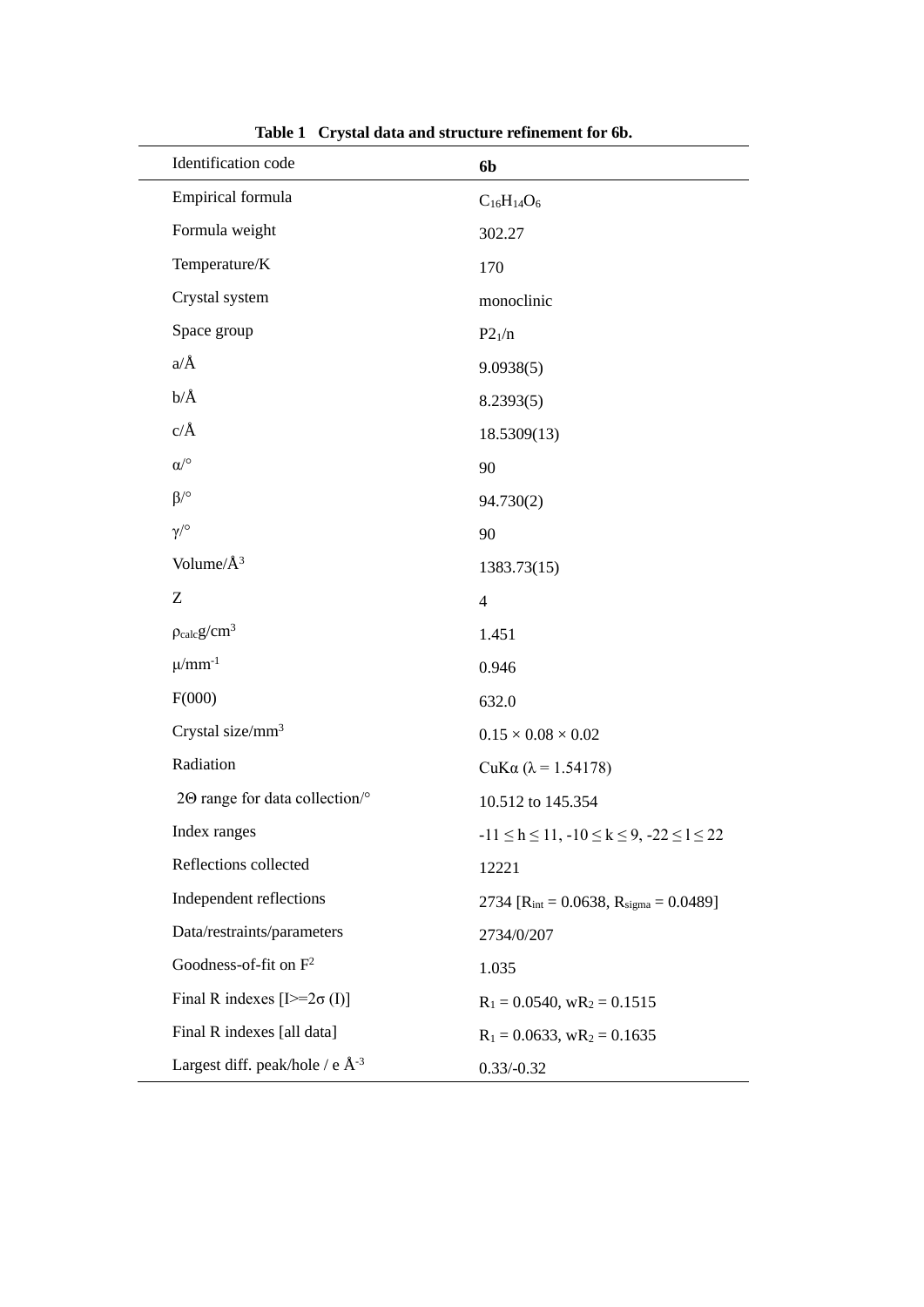| Atom           | Atom           | Length/ $\AA$ | Atom           | Atom           | Length/ $\AA$ |
|----------------|----------------|---------------|----------------|----------------|---------------|
| O2             | C11            | 1.378(2)      | C8             | C7             | 1.341(3)      |
| O2             | C8             | 1.394(2)      | C8             | C9             | 1.483(3)      |
| <b>O4</b>      | C12            | 1.359(2)      | C7             | C <sub>6</sub> | 1.451(3)      |
| O <sub>1</sub> | C <sub>5</sub> | 1.366(2)      | C <sub>5</sub> | C <sub>6</sub> | 1.411(2)      |
| O <sub>6</sub> | C16            | 1.416(3)      | C <sub>5</sub> | C <sub>4</sub> | 1.386(3)      |
| O <sub>5</sub> | C13            | 1.350(2)      | C <sub>6</sub> | C1             | 1.406(2)      |
| O <sub>3</sub> | C9             | 1.236(2)      | C <sub>4</sub> | C <sub>3</sub> | 1.380(3)      |
| C11            | C10            | 1.387(3)      | C13            | C14            | 1.400(3)      |
| C11            | C12            | 1.382(2)      | C1             | C <sub>2</sub> | 1.376(3)      |
| C10            | C9             | 1.446(2)      | C15            | C14            | 1.377(3)      |
| C10            | C15            | 1.398(3)      | C <sub>2</sub> | C <sub>3</sub> | 1.392(3)      |

**Table 2 Bond Lengths for 6b.**